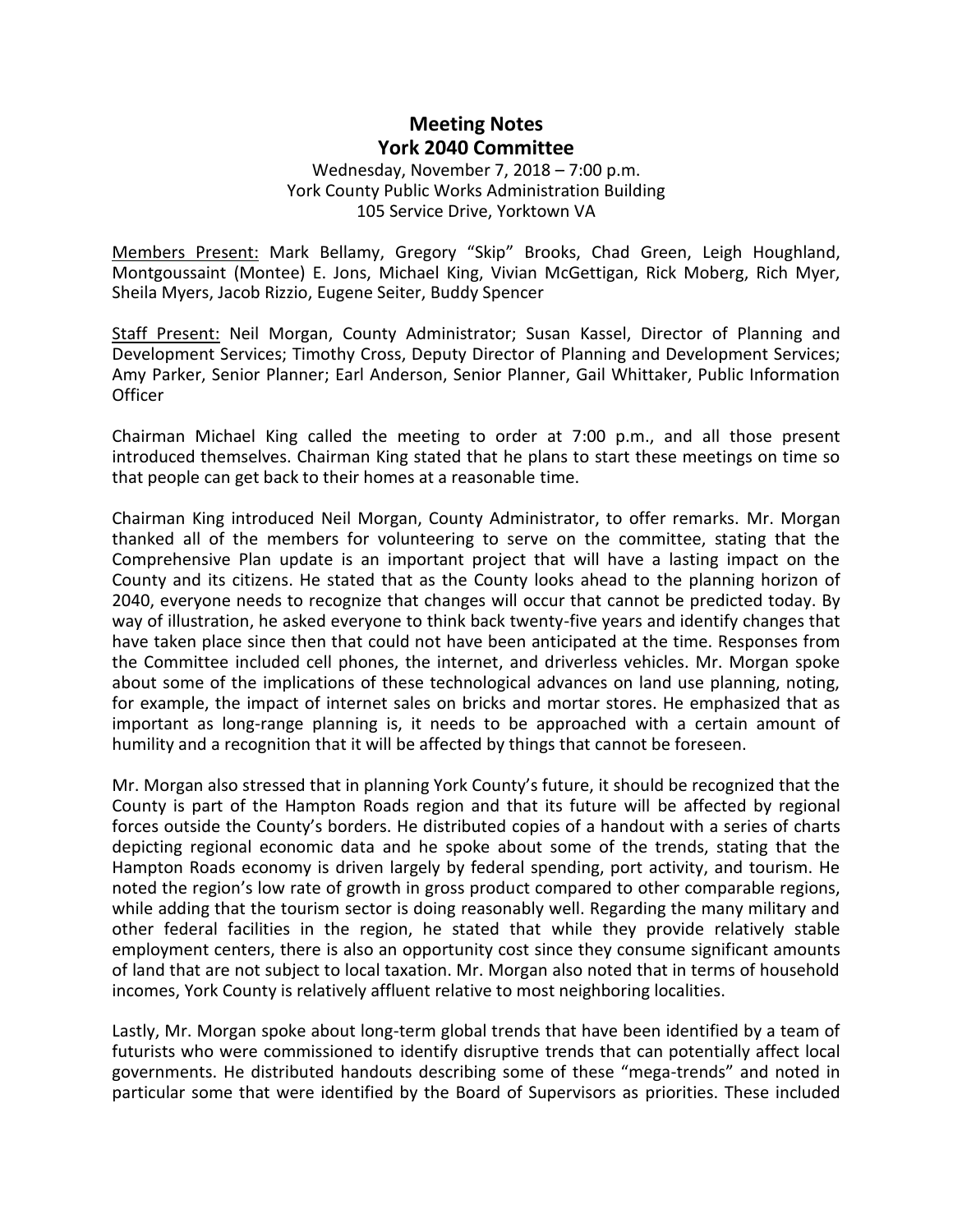York 2040 Committee Meeting Notes November 7, 2018 Page 2

energy disruption and elderly expense (highest priorities): education reform, climate change, and fiscal uncertainty (significant priorities); and citizen engagement, city-to-city collaboration, and desalinization (other priorities).

Lastly, Mr. Morgan stated that the Hampton Roads Planning District Commission recently approved a resolution acknowledging the science behind the documented sea level rise in the region and encouraging localities to adopt policies to incorporate sea level rise into their planning decisions. He commented that this will need to be incorporated into the next Comprehensive Plan, and he added that he believes there is a need for more sidewalks and bike paths that should be addressed in the Plan.

Gene Seiter commented that when he retired from the military, he and his wife did considerable research before deciding to live in this area based on many factors, including the quality of the school system, excellent health care, the low crime rate, and the cost of living. He stressed the need to recognize the County's positive attributes and retain or even strengthen them. He added, however, that he does agree that there is a need for more sidewalks and bike paths.

Chairman King expressed his agreement with Mr. Seiter's comments and added that the Committee also needs to hear from the County's younger citizens, who might have a different perspective and can offer their insight as to what can be done to make the County more attractive to people of their generation.

Buddy Spencer commented on the need to create opportunities that will allow the County to retain its best and brightest citizens.

Sheila Myers stated that she has spent time in Denver, Portland, and Seattle and that her observation is that younger people in those communities are attracted to good schools and good jobs, but that recreational amenities and quality of life are also very important to them. She stated that young people are willing to sacrifice employment opportunities for lifestyle.

Skip Brooks spoke about the Colonial Parkway, noting that years ago, when he was with the National Park Service, there was a proposal to construct a bike trail along the Parkway but it was ultimately rejected for various reasons. He stated that he would like to work to revive this idea and advance it forward.

Montee Jons spoke on the importance of mass transportation, stating that there is only so much roadway capacity that can be built and that we need to find a way to get people out of their cars. In addition, he talked about the need to take advantage of the many educational institutions in the area and to work to ensure that the curricula being taught are relevant.

Rick Moberg stated as a member of the Economic Development Authority that people need to recognize that the amount of property available for development in York County is extremely limited and that for this reason the County is not likely to attract a major industry. He stated that York County is largely a bedroom community where most residents work in another locality. With regard to attracting young people, he noted that a lot of them prefer a more urban environment.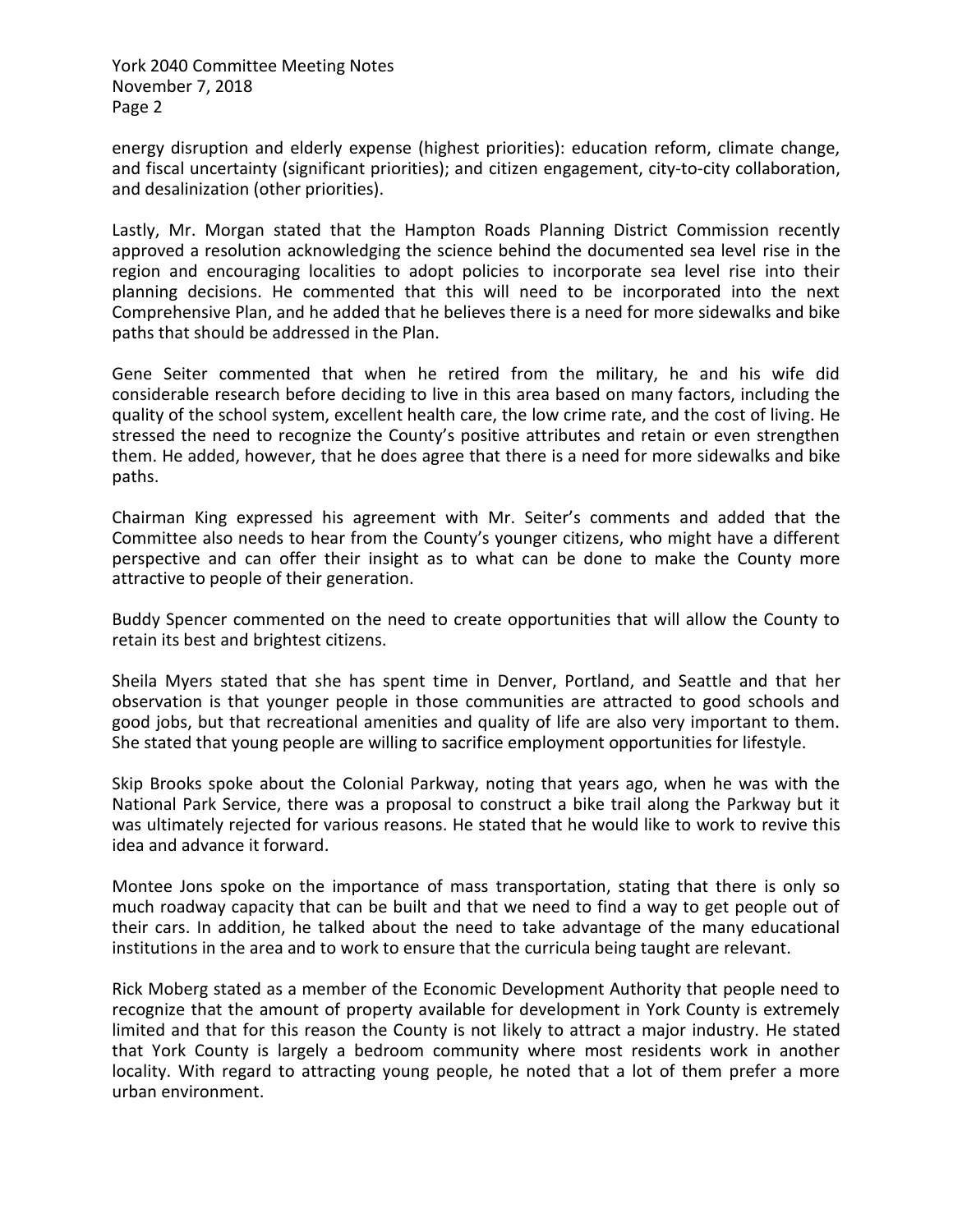York 2040 Committee Meeting Notes November 7, 2018 Page 3

Chairman King thanked everyone for their comments, and he thanked Mr. Morgan. He then introduced Mr. Cross to talk about the Comprehensive Plan and the staff's proposed review process.

Mr. Cross gave a slide presentation, which included an introduction to the Comprehensive Plan and an overview of the proposed review process. He explained that the Comprehensive Plan is the long-range plan for the physical development of the County and that it addresses not just land use but transportation, housing, economic development, public facilities, the environment, and historic resources. He stated that the Code of Virginia requires every locality in the state to have a Plan and to review it every five years. York County's plan, he noted, was last updated in 2013, so it is time to review and update it again. This review, he added, will be more extensive than previous reviews, providing an opportunity to take a fresh look at the issues and challenges facing the County, which are significantly different from those that the County faced in 1991 when the original Plan was adopted. Mr. Cross added that there are certain issues – such as transportation, affordable housing, sea level rise, and broadband – that the state code requires to be addressed in the Plan.

Mr. Myer commented on affordable housing, explaining the so-called "workforce housing" concept, which is based on the idea of providing housing opportunities for police, firefighters, service employees and others who often cannot afford to live in the communities they serve.

Mr. Cross then gave an overview of the staff's proposed review process and schedule, which he stated is expected to last about two years, with two rounds of public outreach meetings in the spring of 2019 and the spring of 2020. He added that there are plans to conduct a scientific survey of County residents, as has been done as part of the last few Comprehensive Plan reviews, to gauge the citizens' attitudes on various long-range planning issues. Mr. Cross noted that there is a detailed work program included in the Committee members' notebooks, and he stated that at the next meeting the staff would like to get feedback from the members after they have had a chance to review it in detail. In addition, he referred to the tentative schedule of meeting dates, stating that generally, Committee meetings will be at 7:00 p.m. on the first Wednesday of each month, which was selected based on an email poll of the membership. He noted, however, that some meetings, such as January 2 and July 3, will probably need to be rescheduled or canceled.

Chairman King asked the members to review the proposed work program and be prepared to discuss it at the next meeting, which will be on December 5. He also asked if the Public Works Multi-Purpose Room is an acceptable meeting place. Everyone agreed that it is.

Chairman King asked all the members to review their contact information on the committee roster and let the staff know of any changes.

There being no further business to discuss, the meeting was adjourned at 8:25 p.m.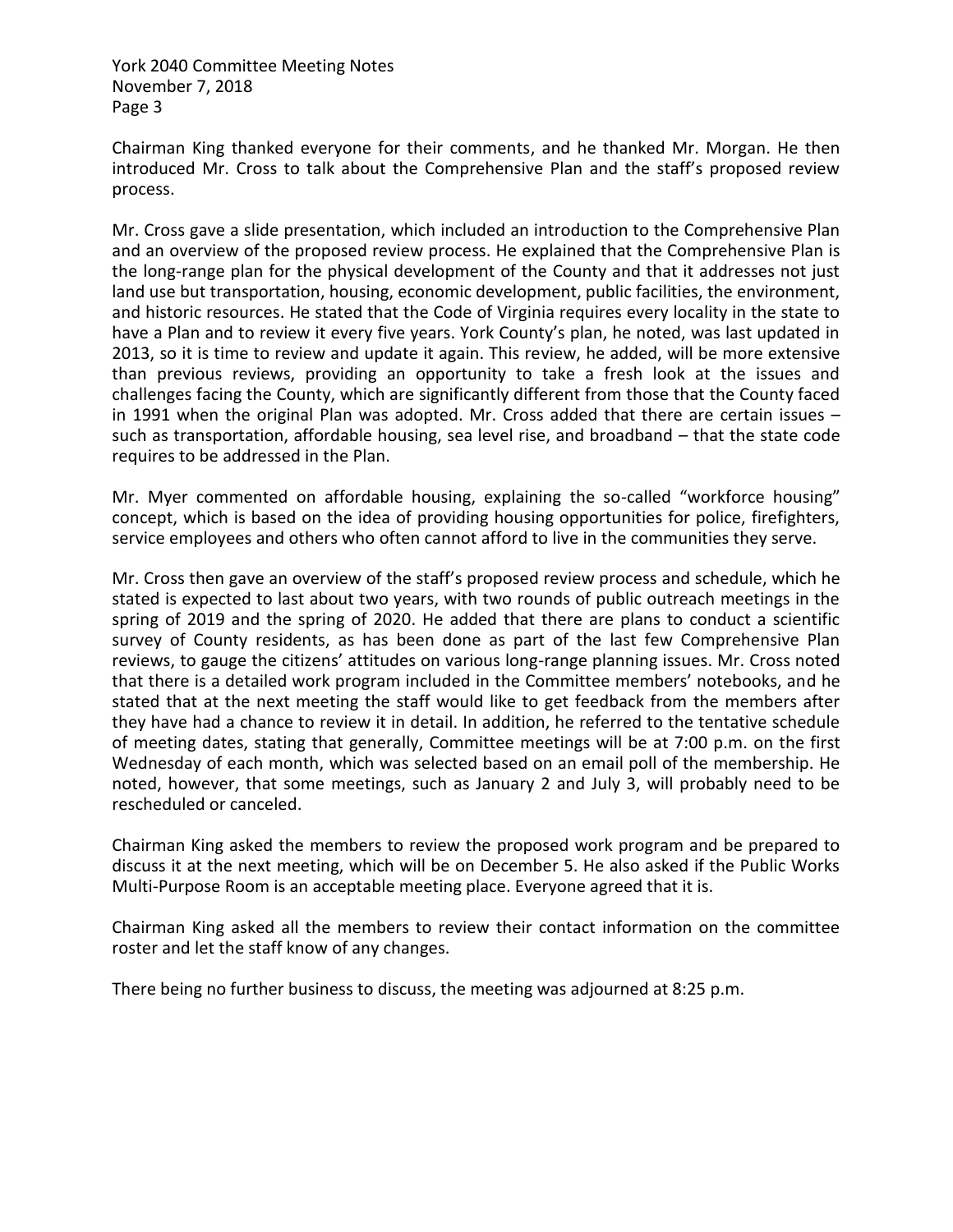## **Meeting Minutes** ECONOMIC DEVELOPMENT AUTHORITY October 23, 2018

At a regular meeting of the Economic Development Authority of York County, Virginia, held on October 23, 2018 at 4:00 p.m. in the East Room of York Hall, 301 Main Street, Yorktown, Virginia, those present were:

R. Anderson Moberg, Chairman Steven A. Meade, Vice-Chairman John Biagas, Secretary Vernard E. Lockwood, II, Treasurer J. Mark Carter Harmon J. Coxton

Others present:

Neil A. Morgan, County Administrator James Barnett, County Attorney James W. Noel, Jr., Assistant Secretary and Director of Economic Development Melissa M. Davidson, Assistant Director of Economic Development Deborah L. Gardner, Economic Development Assistant

### **CALL TO ORDER**

The meeting was called to order at 4:00 p.m. by Chairman Moberg.

### **ROLL CALL**

A quorum was established with all members present with the exception of Leslie Henderson Schultz.

### **CITIZENS' COMMENT PERIOD**

None.

#### **CLOSED MEETING**

The Chairman noted that it was in his judgment appropriate for the Authority to enter into closed meeting as authorized by the Virginia Freedom of Information Act for the purpose of Public Property under Section 2.2-3711(A)(3) and Prospective Business under Section 2.2-3711(A)(5).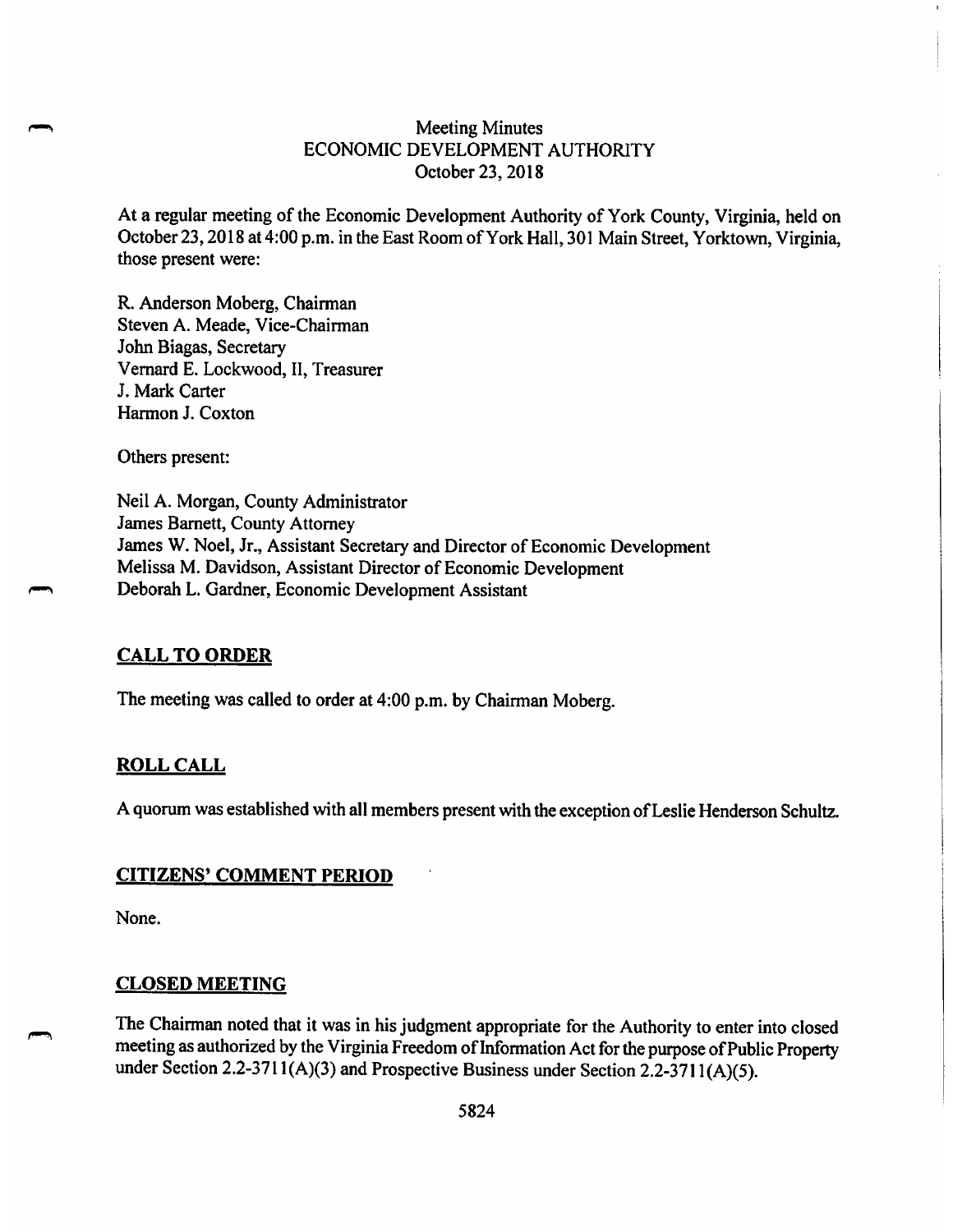Mr. Meade moved that the Authority enter into a closed meeting for the aforesaid purpose(s) and that the Authority deemed it necessary, as specified by the Virginia Freedom of Information Act, that Neil Morgan, Jim Barnett, Jim Noel, Melissa Davidson, Debbie Gardner, Laurie Miller and Whit Hill be present during the closed meeting. This motion was seconded by Mr. Biagas and approved.

On roll call the vote was:

Yea: Biagas, Carter, Coxton, Lockwood, Meade, Moberg  $(6)$ Nay:  $(0)$ 

The Authority entered into closed meeting at 4:01 p.m.

### **RETURN FROM CLOSED MEETING**

The Authority returned to open meeting at 4:36 p.m.

## **ROLL CALL VOTE CERTIFYING COMPLIANCE WITH SECTION 2.2-3711.1 D OF THE CODE OF VIRGINIA**

Mr. Lockwood moved that, to the best of each members' knowledge, only public business matters lawfully exempted from the open meeting requirements specified under the Virginia Freedom of Information Act were discussed in closed meeting, and that only such public business matters related to Public Property under Section  $2.2-3711(A)(3)$  and Prospective Business under Section 2.2- $3711(A)(5)$  were discussed during closed meeting. Mr. Coxton seconded this motion.

The Chairman stated that if any member of the Authority believed that there was a departure from the requirements of the Virginia Freedom of Information Act, that the member was required by law to state his objection prior to the vote, indicating the substance of the departure that in his judgment had taken place. No such objection was raised. The roll call was as follows:

On roll call the vote was:

On roll call the vote was:

Carter, Coxton, Lockwood, Meade, Biagas, Moberg Yea:  $(6)$ Nay:  $(0)$ 

### **PRESENTATIONS**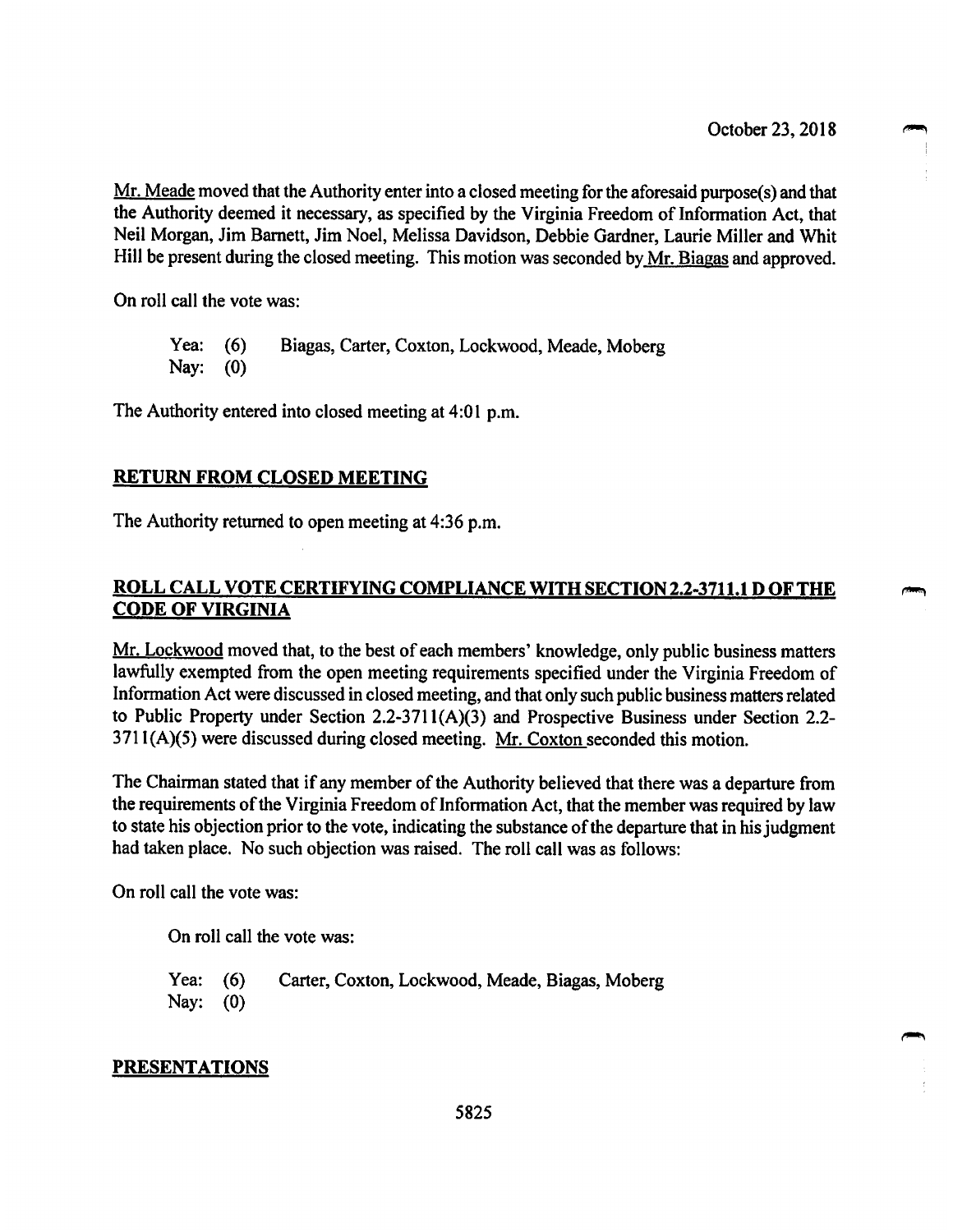Ms. Davidson provided an update on the Home-Based Business (HBB) program, noting that HBB business is a growing trend worldwide. She explained that York has close to 3,000 home-based businesses which accounts for seven percent of the total business personal property and business license tax revenue. She stated the importance of providing assistance to those businesses and discussed some of the new programs offered to assist the HBBs. Ms. Davidson provided information on some of the partnerships available to those businesses and she mentioned that not many localities throughout the country offer this type of assistance at this level.

### **NEW BUSINESS**

#### **LOVEVA**

Ms. Davidson gave an overview of a proposed new program that will complement the Authority's buy local efforts for local businesses. She explained this program is run by the Retail Alliance and noted it is well-funded and the Alliance is able to heavily promote the program. This program has three full-time staff to solicit business participation. Ms. Davidson stated the buy local website would still be kept in place, but without the database function, and the labor-intensive updating of the website would go away. Ms. Davidson explained that this proposed app-based program is GPSbased and it would let folks know about sales, events, etc. She also stated this program provides points that are redeemable at other participating retailers.

Mr. Noel further explained the proposal would be for a business to pay for this service first and then be reimbursed by the EDA for one-half of the cost. He suggested committing \$10,000 from the capital fund for this program, noting this would allow the subsidization of over 130 businesses.

Mr. Lockwood moved to approve a \$10,000 commitment from the capital fund for the LOVEVA program, to be used to fund one-half of the \$150 cost per business, noting this grant is a one time offer per business.

On roll call the vote was:

Yea:  $(6)$ Coxton, Lockwood, Meade, Biagas, Carter, Moberg Nay:  $(0)$ 

#### **OLD BUSINESS**

#### **BIG TOP ENTERTAINMENT**

Mr. Noel explained that Big Top's lender would not approve the financing until the site and building plans were approved, and that took longer than expected, but they now have official site and building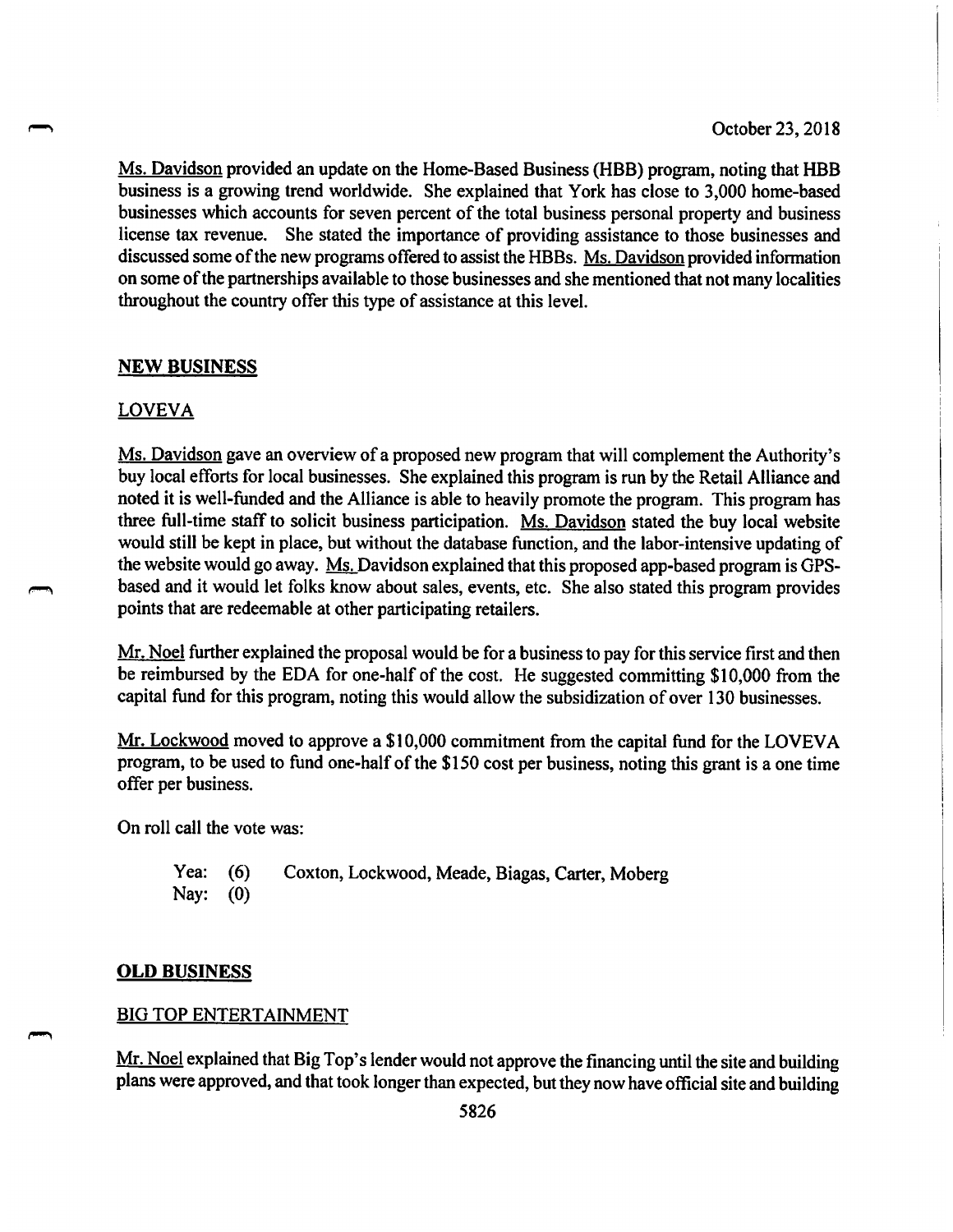plan approval and the bank has approved their loan. Mr. Noel stated they're asking for an extension through the end of the year to go to closing on the property.

Mr. Coxton moved to extend Big Top's request to close on the property located at 500 Old York-Hampton Highway until December 31, 2018.

On roll call the vote was:

Lockwood, Meade, Biagas, Carter, Coxton, Moberg Yea:  $(6)$ Nav:  $(0)$ 

#### MARLOWE WE CARE CO.

Mr. Noel reported on the sale of the lot at 410 Old York Hampton Highway. He stated that Mr. Marlowe would like to reduce the parcel to two acres rather than the three as previously approved. Mr. Noel stated the reconfiguration would leave the EDA with a desirable 2-acre parcel fronting Old York Hampton Highway and he is recommending approval of this new proposal. He stated the price per acre will remain at \$67,000.

Mr. Lockwood moved to approve the sale of the 2-acre parcel located at 410 Old York-Hampton Highway to Marlowe We Care Co. for \$67,000 per acre.

On roll call the vote was:

Yea:  $(6)$ Meade, Biagas, Carter, Coxton, Lockwood, Moberg Nay:  $(0)$ 

#### KING OF CLUBS COFFEE

Mr. Noel reminded the Authority of the presentation last month from King of Clubs Coffee. He mentioned Mr. Lockwood's request for additional financial information had been emailed to the members. Mr. Noel recommended a grant of \$20,000, and noted the same amount was recently given to Mobjack Bay Coffee Roasters. He also recommended a Performance Agreement be executed (1) to specify a three-year lease be executed for a York County location; and (2) the grant be used for capital equipment purchase.

Mr. Meade moved to approve a \$20,000 grant from the capital fund to King of Clubs Coffee to be used for a capital equipment purchase.

On roll call the vote was:

Biagas, Carter, Coxton, Lockwood, Meade, Moberg Yea:  $(6)$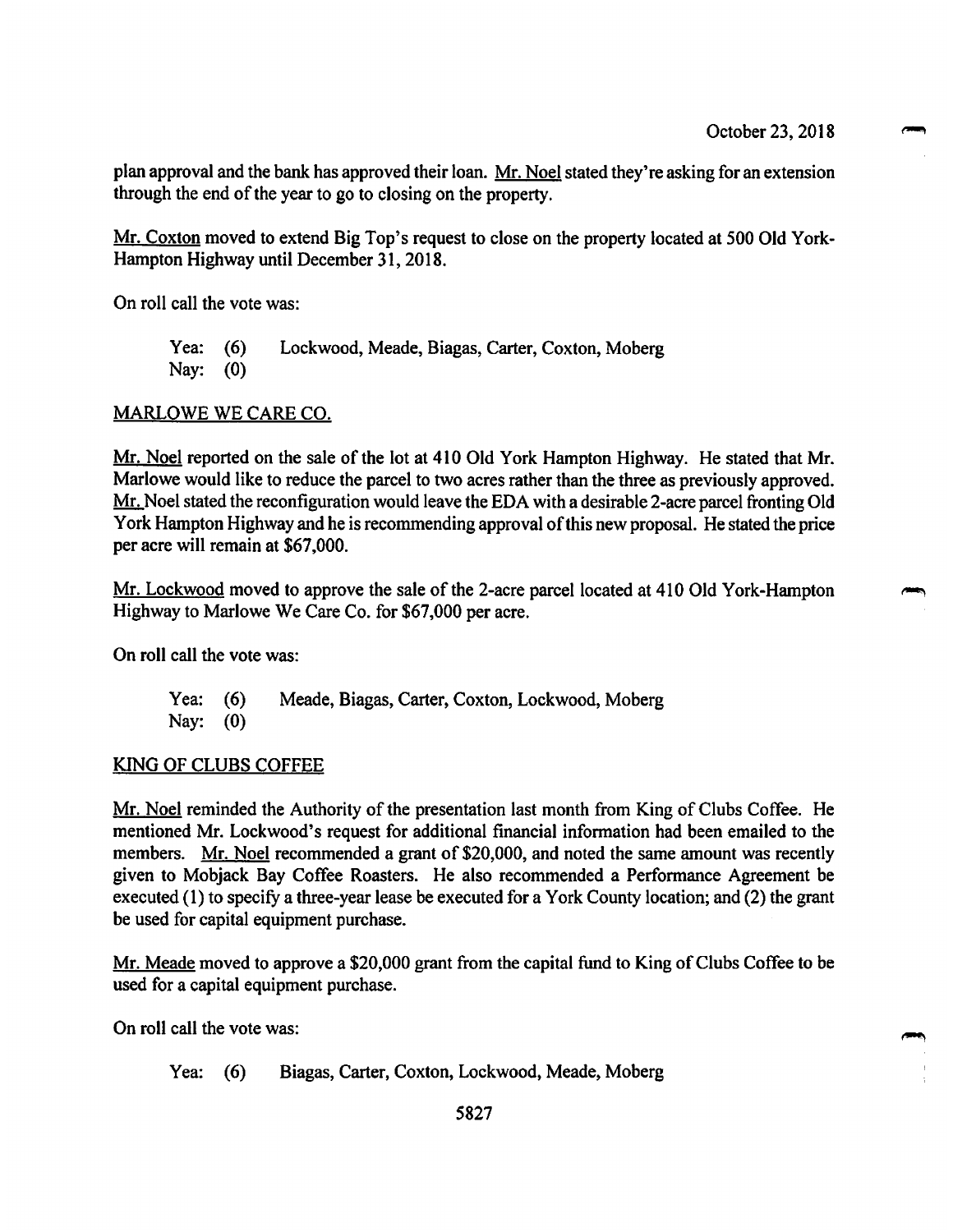Nay:  $(0)$ 

#### WAUKESHAW DEVELOPMENT, INC.

Mr. Noel provided a proposed Resolution to approve executing a Purchase and Sale Agreement with Waukeshaw Development for the property located at 7120-7124 George Washington Memorial Highway. He noted the Agreement is consistent with the Letter of Intent and stated the owner is requesting a 180-day feasibility period instead of the original 120-day feasible period.

Mr. Biagas moved to approve the Resolution to authorize the execution of a Purchase and Sale Agreement with Waukeshaw Development for property located at 7120-7124 George Washington Memorial Highway:

# **RESOLUTION OF THE** ECONOMIC DEVELOPMENT AUTHORITY OF YORK COUNTY, VIRGINIA

WHEREAS, the Economic Development Authority of York County, Virginia, proposes to sell to Waukeshaw Development, Inc., two parcels of property consisting together of approximately 1.25 acres, having the addresses of 7120 and 7124 George Washington Memorial Highway, further identified as York County GPIN Parcels R08c-1423-0127 and R08c-1361-0222, respectively; now

BE IT RESOLVED that the Chairman of the Economic Development Authority is hereby authorized to execute a contract, substantially similar in form to that presented to the Authority Board at its meeting of October 23, 2018, to sell said property to Waukeshaw Development, Inc., for a purchase price of \$400,000.00, the purchase price to be evidence by a note, forgivable upon the performance by the purchaser of certain obligations as stated in the sales agreement relating to the construction and operation of a taproom and restaurant on the subject property in accordance with the terms and conditions of the agreement.

BE IT FURTHER RESOLVED that the Chairman is authorized to execute a deed and such other documents, and the Assistant Secretary is authorized to do such other acts as may reasonably be required to complete closing on the transaction.

On roll call the vote was:

Carter, Coxton, Lockwood, Meade, Biagas, Moberg **Yea:**  $(6)$ Nay:  $(0)$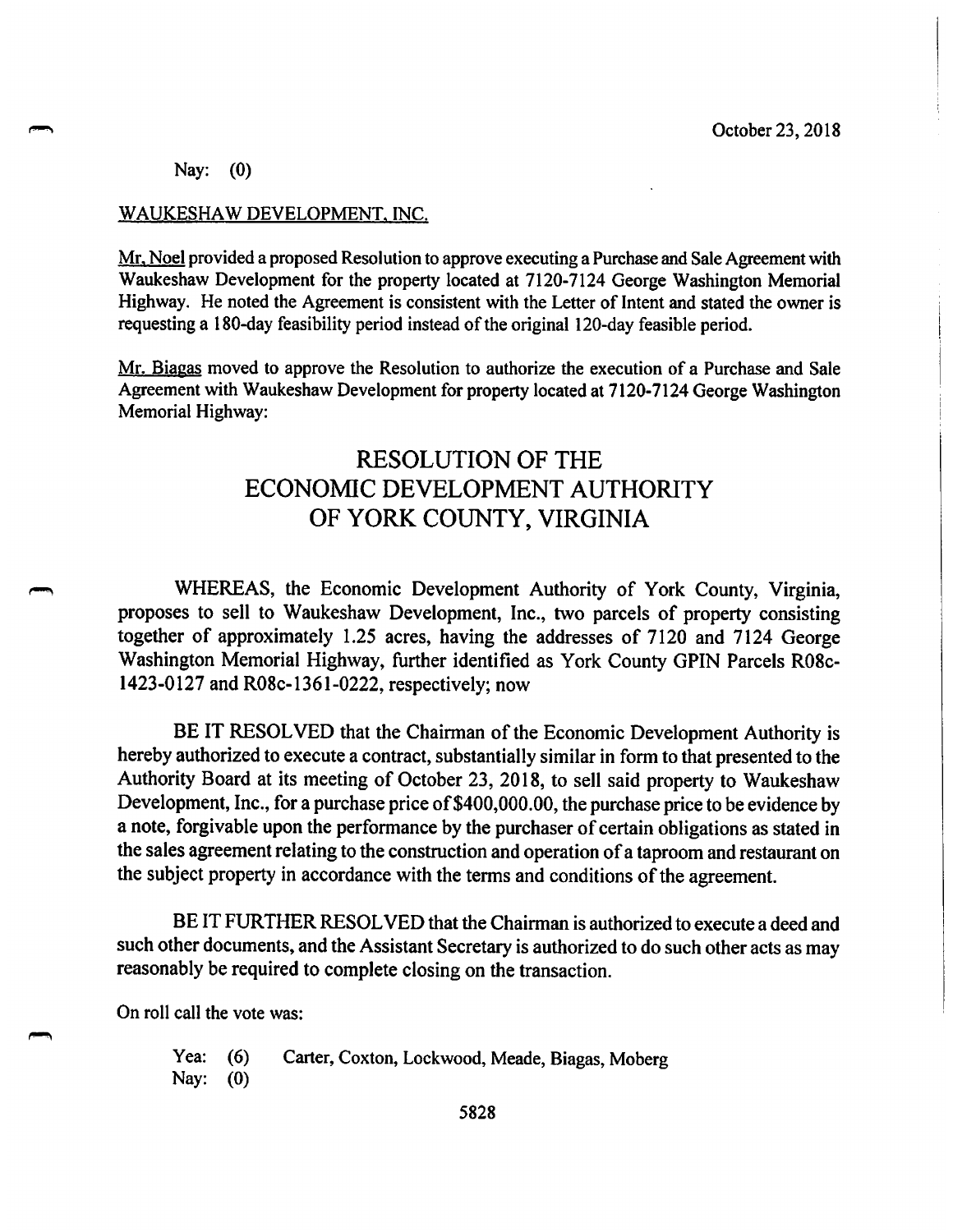## **APPROVAL OF MINUTES**

Mr. Lockwood moved that the minutes of the September 25, 2018 Regular Meeting be approved. On roll call the vote was:

> Yea:  $(6)$ Coxton, Lockwood, Biagas, Carter, Moberg

Nay:  $(0)$ Abstention: (1) Meade

## **COUNTY ADMINISTRATOR COMMENTS**

Mr. Morgan reported on the Hampton Roads Benchmark Study that compared Hampton Roads with others areas of the Country. He discussed the Greater Williamsburg Partnership (GWP) and noted there may be a consensus of the chairs in surrounding localities to allow the GWP to go under the Business Council of the Greater Williamsburg Chamber and Tourism Alliance (GWCTA). Mr. Morgan explained the value of having the GWP under the chamber and mentioned it would be able to retain all of its legal structure as originally created. He stated some members of the GWP Board would become members of the Business Council.

## **DIRECTOR OF ECONOMIC DEVELOPMENT COMMENTS**

Mr. Noel reported that the William & Mary, Alan Miller Entrepreneurial School, is moving to vacant space owned by the college known as Tribe Square. The college has proposed that we relocate the Launchpad to this facility in approximately 2,300 square feet. He noted that this proposal would solve many financial problems and would enable companies to work first hand with the entrepreneurial school. Mr. Noel provided the approximate balance in the capital fund which is \$476,000 and stated, if they move forward with the pending land sales, another \$400,000 will be gained. Mr. Noel encouraged the EDA members to attend Start Peninsula, a three-day business pitch competition, now in its seventh year, which the EDA helps sponsor. He noted the guest speaker would be Jason Calacanis, one of the original angel investors of Uber.

### **ASSISTANT DIRECTOR OF ECONOMIC DEVELOPMENT COMMENTS**

Ms. Davidson reported on the available light industrial property map requested by Mr. Coxton at the last meeting. She suggested that the Real Estate Subcommittee examine those properties on the map and narrow them down to determine which properties should be focused on.

The members were amenable to this suggestion.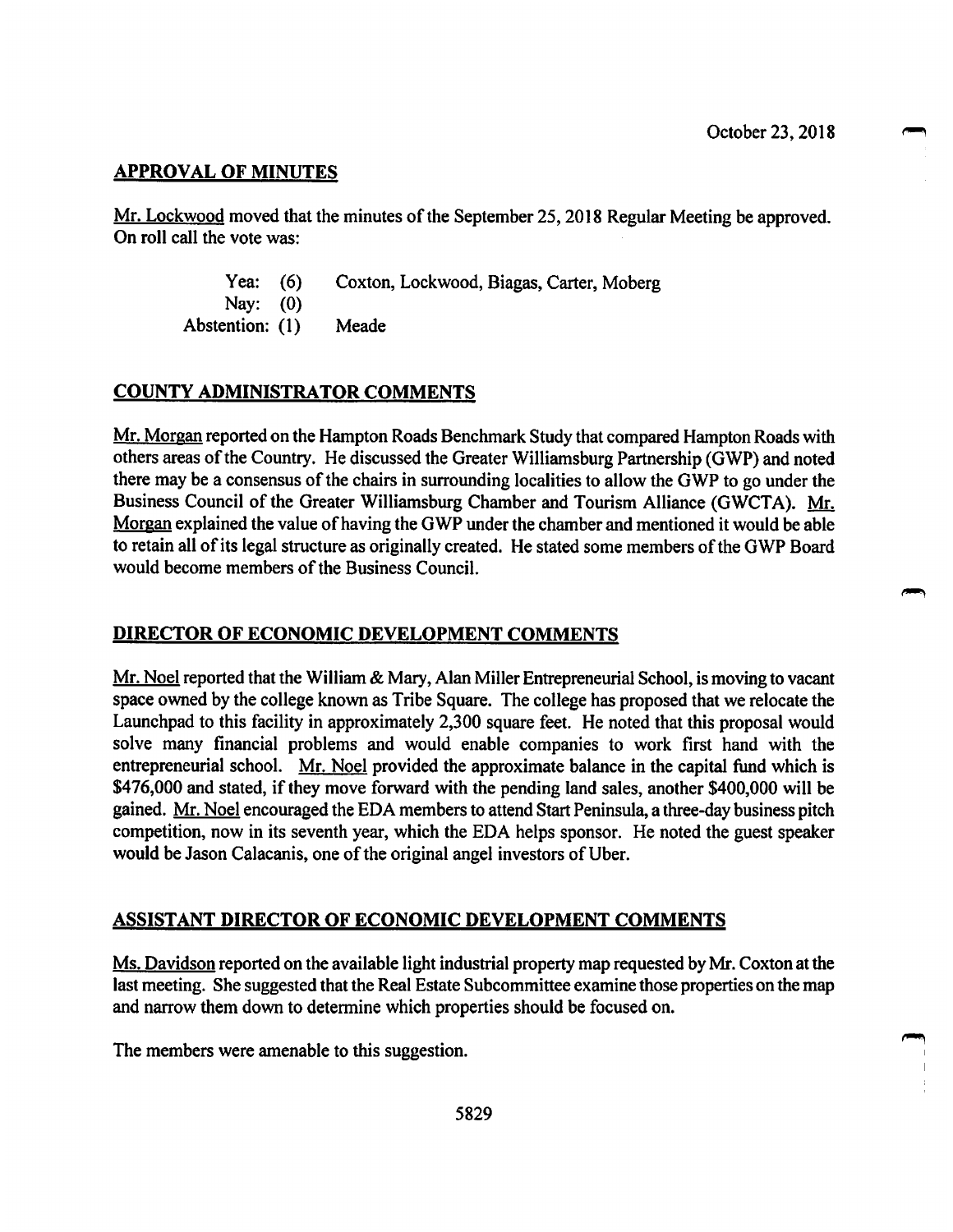## **MEMBERS' COMMENTS**

Mr. Biagas asked if any areas were designed as an opportunity zone, noting the tax advantages are unbelievable.

Mr. Noel explained that York County does not have any opportunity zones primarily because of York's high median household incomes.

### **CHAIRMAN'S COMMENTS**

Chairman Moberg congratulated Ms. Davidson on her work on the Home-Based Business programs.

## **ADJOURN**

There being no further business, the Chairman adjourned the meeting at 5:42 p.m.

 $(SEAL)$ 

Anderson Moberg, Chairman

Copy Toste:

James W. Noel, Jr., Assistant Secretary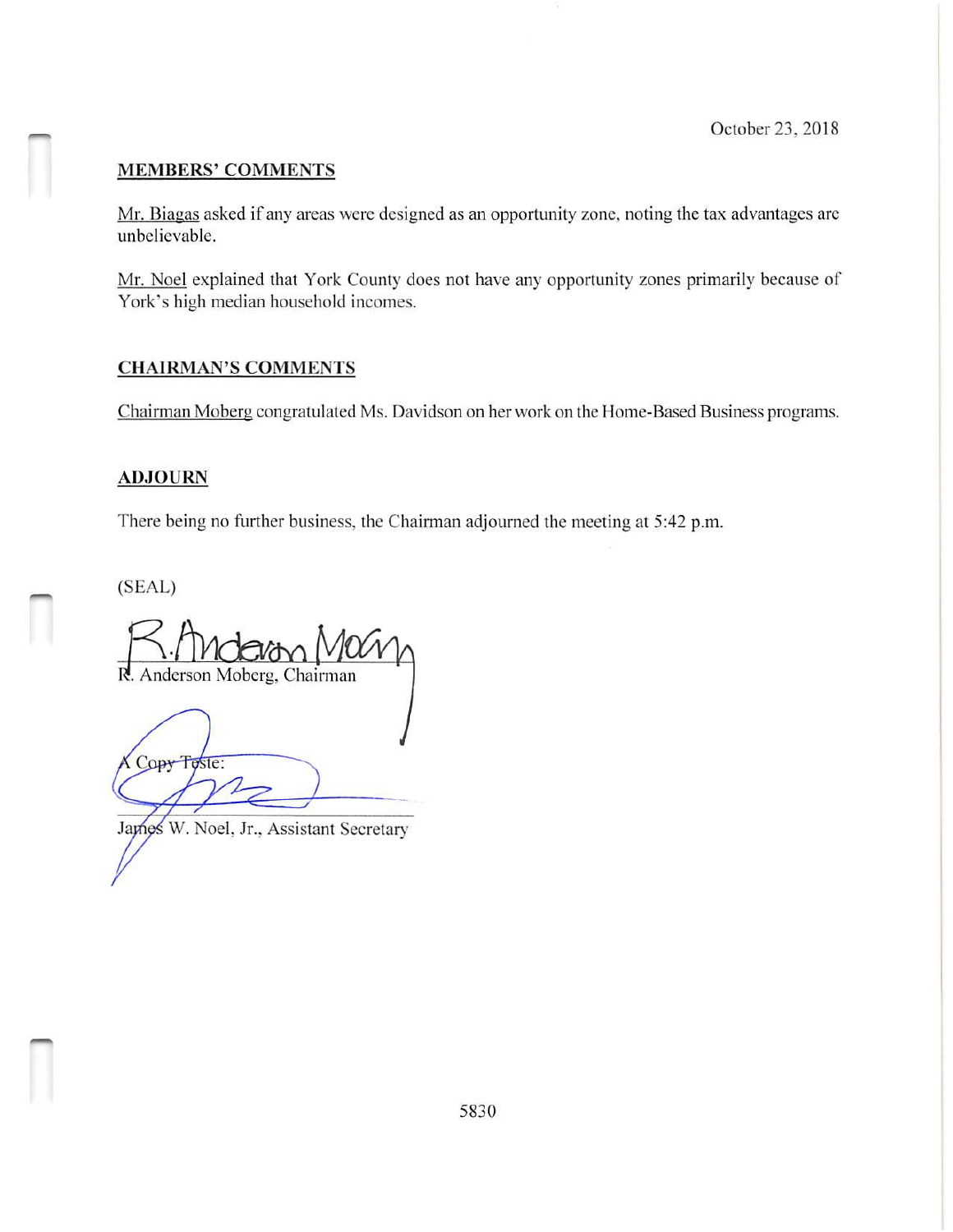# YORK‐POQUOSON BOARD OF SOCIAL SERVICES October 17, 2018

- PRESENT: Karen Brown, Chairperson Roy Staton, Vice‐Chairperson Melissa Magowan Andy Engemann Anne Smith Madonna Kreiger Justin Atkins, Asst. County Attorney Brendan Hefty, Board Attorney Kimberly Irvine, Director Richard Verilla, Assistant Director Jo Johnson, Assistant Director Patti Alderman, Administrative Services Manager Tom Little, Analyst
- ABSENT: Vivian McGettigan

# **CALL TO ORDER:**

Chairperson Brown called the meeting to order at 9:00am.

## **ORDERING OF THE AGENDA:**

No re‐ordering of the agenda.

## **APPROVAL OF MINUTES:**

A motion was made by Andy Engemann and seconded by Roy Staton to approve the minutes of the August 15, 2018, Board meeting. All approved; motion passed.

## **STAFF INTRODUCTIONS:**

Jo Johnson, Assistant Director, introduced the two newest staff members to the Benefit Programs Unit: Kalpana Naik and Tasha Moss. Ms. Naik will work in the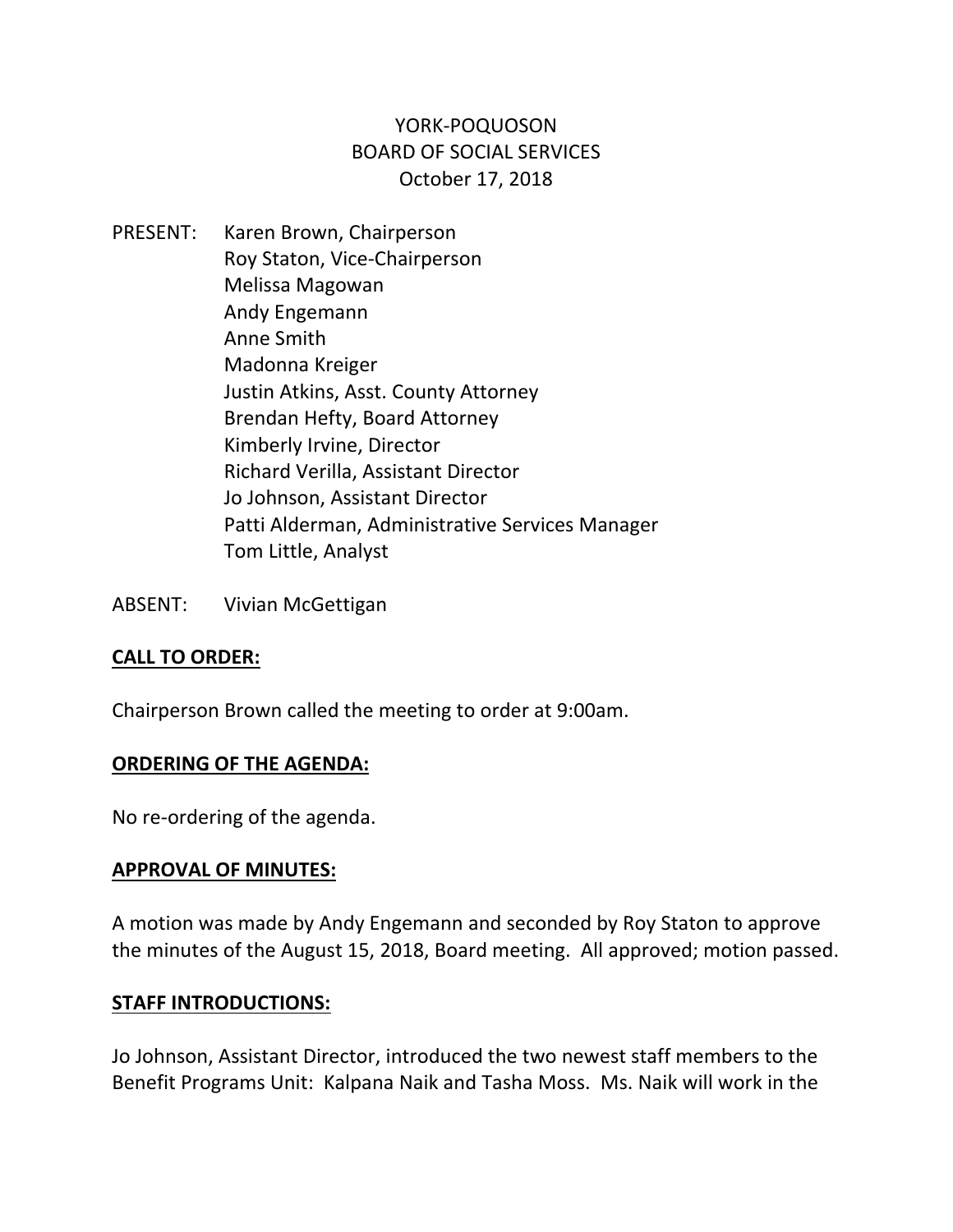ongoing benefits unit and Ms. Moss is working primarily with the Energy Assistance program. The Board welcomed the two newest members of the staff.

# **NEW BUSINESS:**

Ms. Irvine presented the FY20 Local Budget with a PowerPoint presentation. An overview was given by Ms. Irvine on how the budget process works, the revenue streams, and the historical and projected expenditures. The FY20 Budget presented for approval is for the local dollar match for York County and Poquoson City.

# **CLOSED SESSION:**

A motion was made by Anne Smith and seconded by Roy Staton to move into closed session, pursuant to Section 2.2‐3711(a)(1) of the Code of Virginia, to discuss a personnel issue. All approved; motion passed to go into closed session.

A motion was made by Melissa Magowan and seconded by Roy Staton to return to open session and to certify, by roll call vote, that only those matters exempt from the open meeting requirements of the Freedom of Information Act and identified in the motion to go into closed session were heard, discussed, or considered in closed session. ROLL CALL VOTE TO RECONVENE TO OPEN SESSION: Madonna Kreiger, AYE; Karen Brown; AYE; Anne Smith; AYE; Melissa Magowan; AYE; Roy Staton, AYE. Board member Andy Engemann left during the closed session before reconvening into open session. Motion approved to return to open session.

# **RETURN TO NEW BUSINESS:**

The Director and Assistant Directors continued with the FY20 Budget presentation. A motion was made by Anne Smith to approve the request of \$2,423,322 in local dollars for FY20, and a total budget expenditure request of \$6,344,065. Melissa Magowan seconded. All approved; motion passed.

# **OLD BUSINESS:**

FY19 Budget is progressing on schedule, and no significant items for attention.